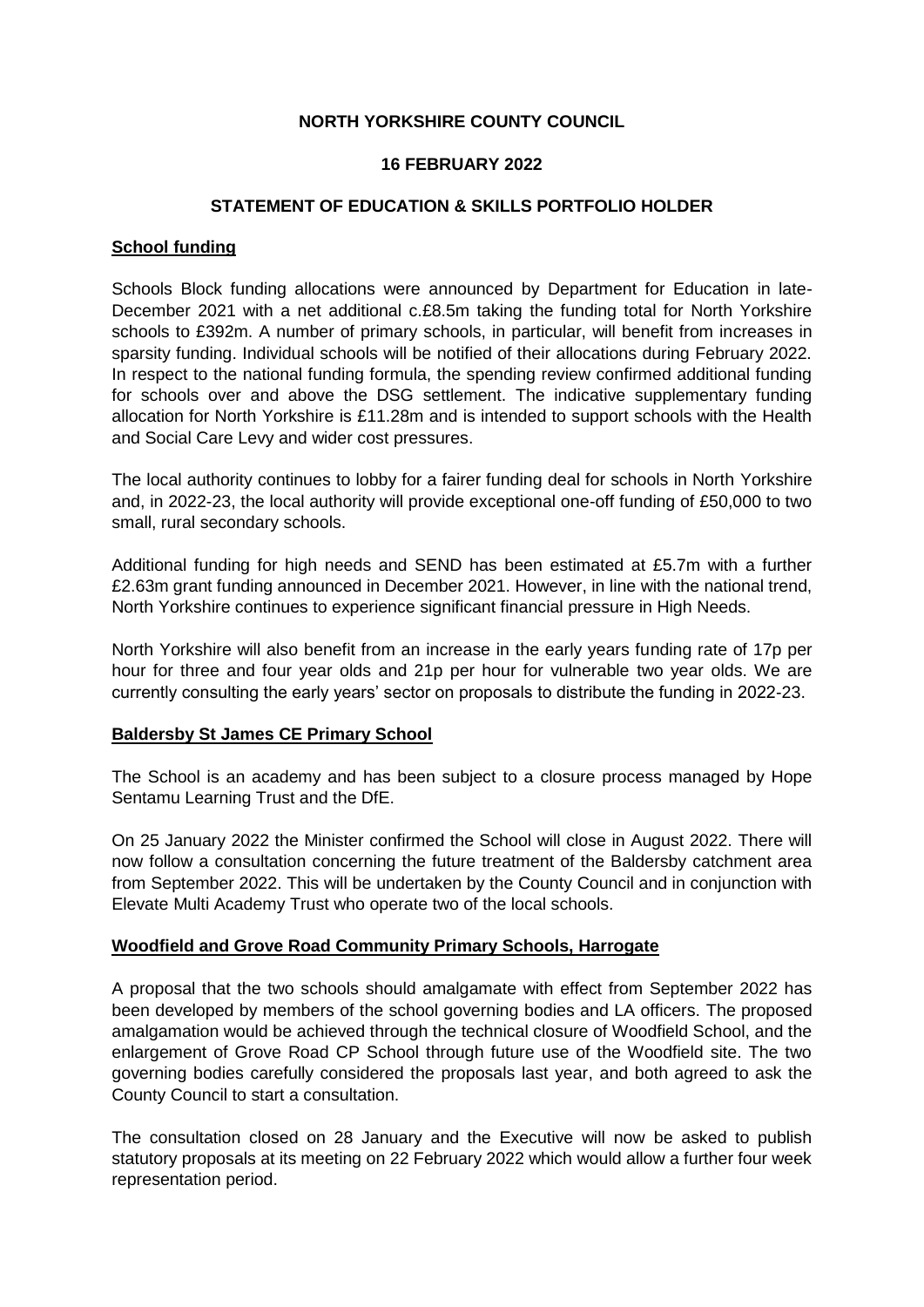# **Weaverthorpe CE (VC) Primary School**

The School is subject to a Directive Academy Order following an 'Inadequate' Ofsted judgement but no academy sponsor has been identified due to viability concerns. LA officers, together with the Church of England Diocese, have explored opportunities for collaboration with other schools but regrettably no acceptable proposal has been identified. As a result the Executive Member for Education & Skills approved consultation on a school closure proposal on 7 December 2021. The consultation period is currently underway and closes on 18 February 2022. The Executive will then be asked to consider publishing statutory proposals at a meeting in March 2022.

# **Changes to Special Educational Needs and Disabilities Provision**

As reported in my November statement to Council, work is continuing to keep our SEND provision requirements under review. As part of this review process it is important that the provision commissioned within the authority is reflective of current and future needs. Proposals have been brought forward in relation to both of the County's residential special schools. Consultation was undertaken last autumn in regard the future of residential at Welburn Hall School and a report will be presented to the Executive in March 2022. A public consultation has also begun on a proposal to cease residential provision at Brompton Hall School and change the designation of the school from boys only to co-educational. The outcome of the consultation will be presented to the Executive in April 2022.

### **Schools**

During the autumn term the School Improvement Service undertook significant engagement and mapping with schools to plan and agree approximately 1,500 days of support to 235 maintained schools across North Yorkshire. This exercise has enabled the service to better understand the specific priorities for individual schools. By developing an improved collaborative approach the service is able to work proactively, rather than reactively, to identify areas for development at an earlier stage and support schools to make necessary improvements. Over 600 face to face monitoring and support visits have taken place in the autumn term, including approximately 100 each on safeguarding and governance – two key priorities across the county this year.

The current performance of schools in North Yorkshire judged to be Good or Outstanding is 81%, this remains below the national average (currently 87%). Recent inspections have demonstrated that the LA and schools' focus in safeguarding this academic year is effective in the majority of schools.

# **Covid in schools**

Attendance in schools last term was something of a rollercoaster in terms of the number of students testing positive for Covid-19. September started from a very low base, with only 246 confirmed or suspected cases at the start of the term, rising to an average of almost 2500 students with, or suspected of having, Covid-19 on any given day by the third week in November, before falling steadily over the last few weeks before the Christmas break. Since the New Year case numbers have risen so that over 3000 children have been absent for covid related reasons on any day over the last few weeks; this often was matched by over 300 staff